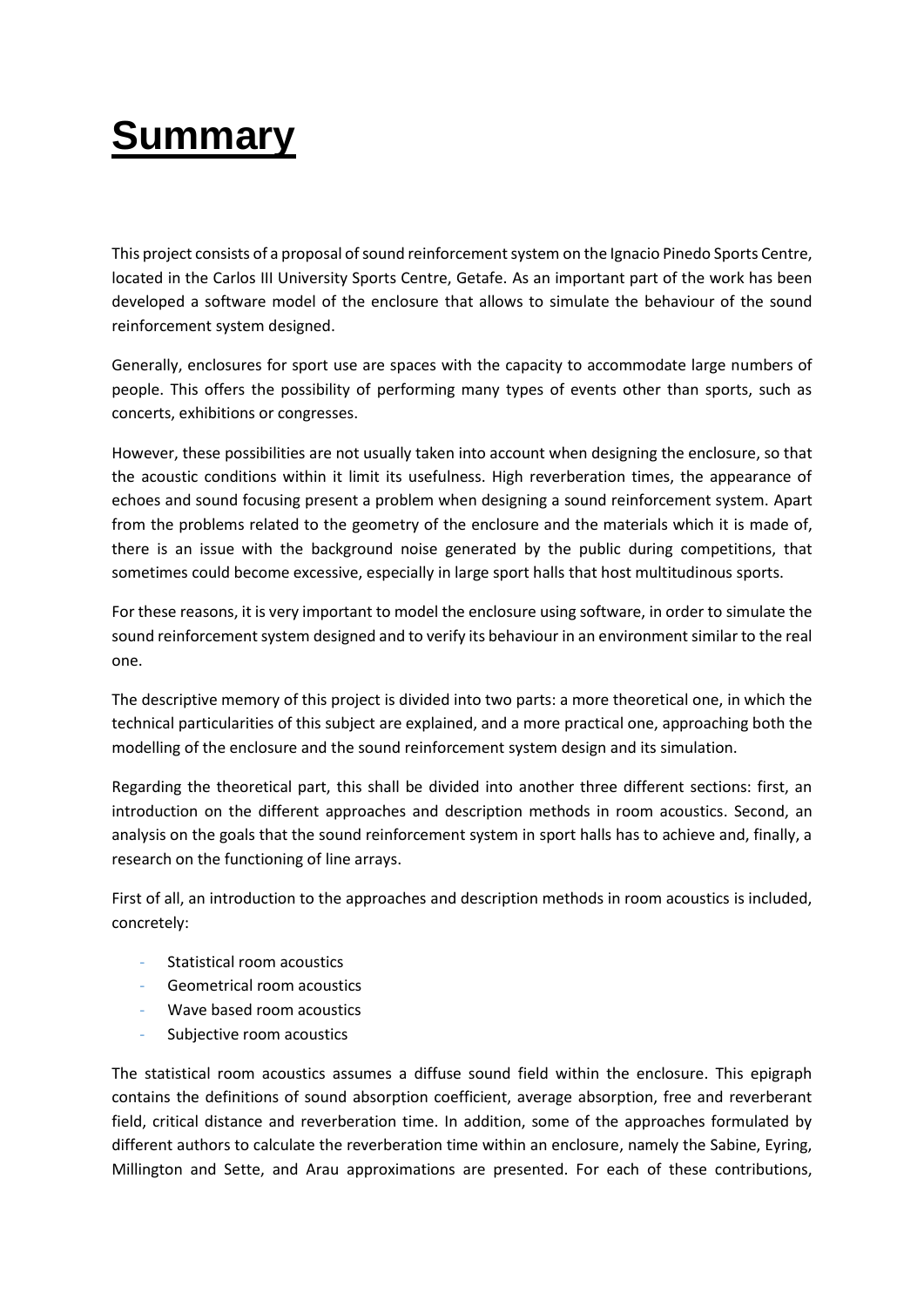explanations will be made regarding its correspondence to reality, depending on the geometry of the enclosure and its average absorption.

For its part, geometrical room acoustics assumes the sound propagation in form of energy parcels along straight lines. This theory is based on the hypothesis of specular reflections, that assumes the incident ray and the reflected ray have the same angle to the normal. In this epigraph, the concepts of direct and reflected acoustic rays will be defined, as well as the concept of reverberant time. Furthermore, the graphic representation of Energy-Time Curve (ETC), that measures room decay time graphically, will be shown.

Regarding the wave-based room acoustics, it provides a different way to study the sound field, focusing particularly in the particle vibration process which takes place inside it. Here, every type of room modes will be defined, such as axial modes, tangential modes and oblique modes, as well as the influence the emergence that those modes have in the sound field.

Finally, the last part regarding room acoustics approaches the subjective room acoustics, about how a receiver perceives the sound. The behaviour of the ear when exposed to sound is also analysed in this section. It will feature definitions of concepts like how frequencies stimulate our hearing sensibility, the particularities related to critical bandwidth, frequency masking and the parameters used to measure intelligibility. This parameters are %ALCons (Percentage Articulation Loss of Consonants), STI (Speech Transmission Index) and RASTI (Rapid Speech Transmission Index).

The second theoretical part focuses on sound reinforcement systems on closed sport halls. Here, there will be analysed the acoustic particularities in closed sport halls, such as the requirements that a sound reinforcement system has to fulfil and all its different kinds and practical repercussions.

The section regarding the acoustic particularities of the closed sport halls will gather the main problems that usually pop up while trying to make a suitable sound reinforcement system. Generally, factors like the reflecting surfaces and geometry of the enclosure have noteworthy importance in its acoustic behaviour. Specifically, these two factors could have negative consequences such as high reverberant times, echoes, sound focusing or flutter echoes. Also, in this section there will be analysed the two types of background noise susceptible of emerge from this kind of installation. On one hand, the background noise that emerge from the absence of activity and, on the other, the background noise generated by the public attending a sport event in the enclosure.

Hereafter, will try to set the aims we aspire to while installing a sound reinforcement in a closed sport hall, also setting those parameters we want to fulfil to this end, such as word intelligibility, uniform coverage for both terraces and fields and efficient signal to noise ratio.

This second part also displays the three types of sound reinforcement systems susceptible of use in this kind of enclosure. Concretely, a centralized sound reinforcement system, a distributed sound reinforcement system and a combination of a centralized and a distributed system.

Another point featured in this theoretical part is dedicated to the line arrays, and features a brief introduction, a study on the acoustic level addition resulting in a gathering of sound sources, and an epigraph dedicated to the functioning and characteristics in these types of speaker assembling.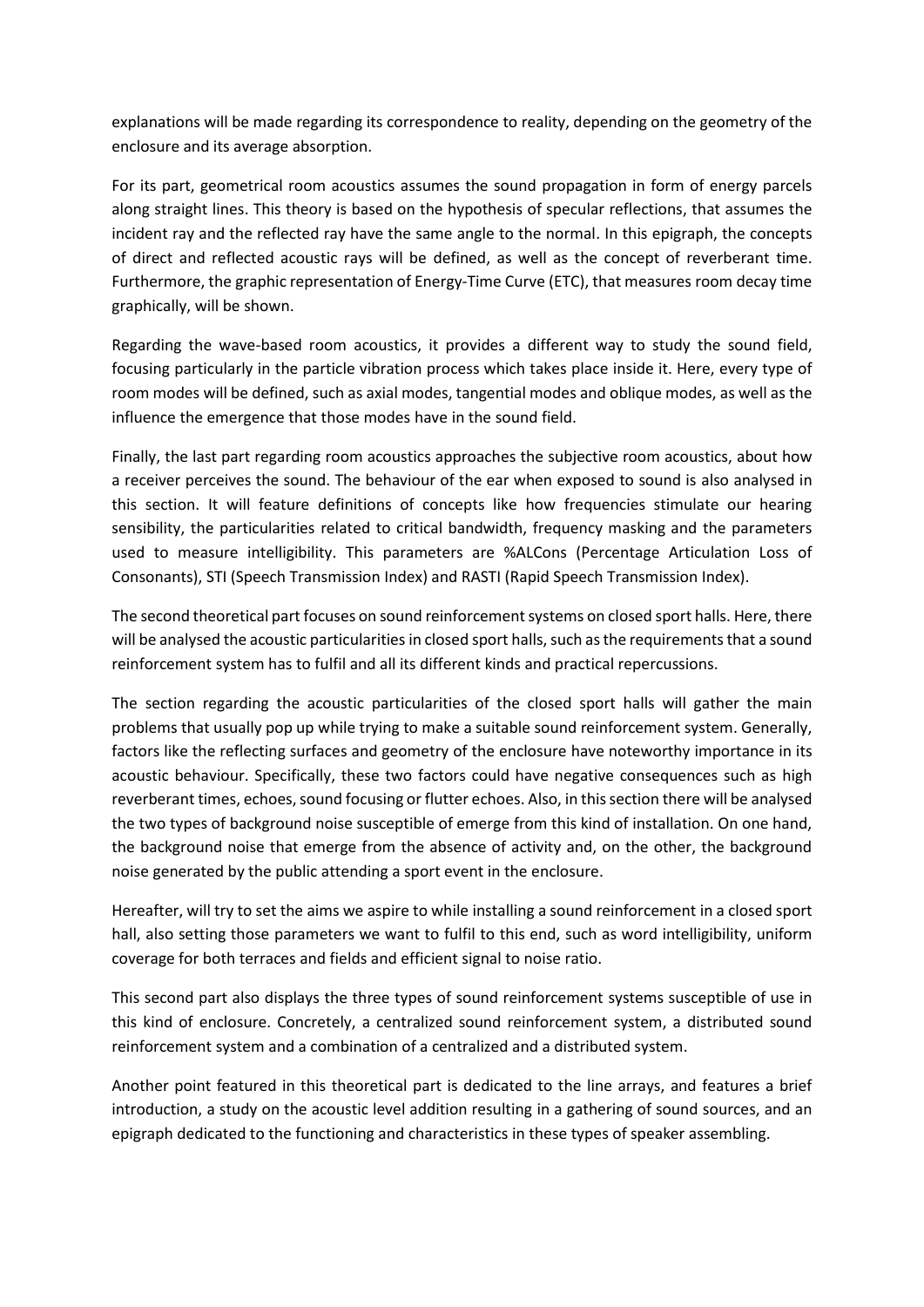Apart from that, the introduction gathers up a brief analysis on the conclusions achieved by Harry Olson, a pioneer in the study of the behaviour of different sound sources when gathered. His importance is unquestionable as his studies form the main basis for line arrays technology.

As the second point in this subject, a study reflecting the acoustic resulting of at least two speakers of the same kind, emitting the same signal. Given that is the same signal and that the speakers have the same features, it is susceptible of a mathematical representation in the form of a coherent addition of acoustic signals, concept which also will be defined. The example object of study will consist in the relation between two point sources. That will ease the analysis of the interaction of several gathered sources emitting coherent signals. This will help obtaining the directivity pattern from a sound sources gathering.

As far as the behaviour and characteristics of line arrays is concerned, these are defined as vertical junctions of sources which perform as a single lineal one. Their main characteristics are two: a coherent addition between the sources that compound that junction and a vertical directivity control. Some of the concepts defined in this epigraph are how to achieve an effective control over the vertical directivity of the lineal source, how to increase the quarter power angle, how to originate a lineal source from several separated sources and how to achieve a coherent addition between them and, finally, the various configurations of the line arrays.

The foregoing paragraphs were intended to sum up the theoretical content of the project. The next part revolves around the modelling of the enclosure object of this project, as well as its sound reinforcement system design and a simulation in order to test the results.

Firstly, the part dedicated to the modelling of the enclosure will feature the stages of the process aimed to take an approach to its eventual final version, in order to make all the required simulations to test it after having designed the sound reinforcement system. Therefore, the characteristics and localization of the enclosure are detailed first and then is its own creation process by means of EASE software.

The enclosure, located in the Carlos III University Sports Centre, Getafe, has a limited capacity of 700 people and it hosts sports competitions of football (only in the form of an internal university league) and basketball and volleyball, between university teams from all over Madrid. Besides, the enclosure hosts rhythmic gymnastics exhibitions.

The use of the EASE software in the modelling process is divided into two parts: the creation of a first version of the model and then make an adjustment, by changing the materials originally assigned, in order to get a more realistic approach.

The creation of the first version of the model required a personal implication, regarding the measurement of the enclosure using a laser meter to obtain its geometric information, since it was not possible to access to the site plans, so a lot of visits were required in order to take the proper measurements of it. Several versions of the model were created, from the one that represented the most basic form of it to the final version, where almost every constructive element is represented, passing through the stages when, progressively, more details were added.

The next step consists in adjusting the model created with the software through the change or edition of the materials initially assigned to the enclosure. Since we don't have any information about them,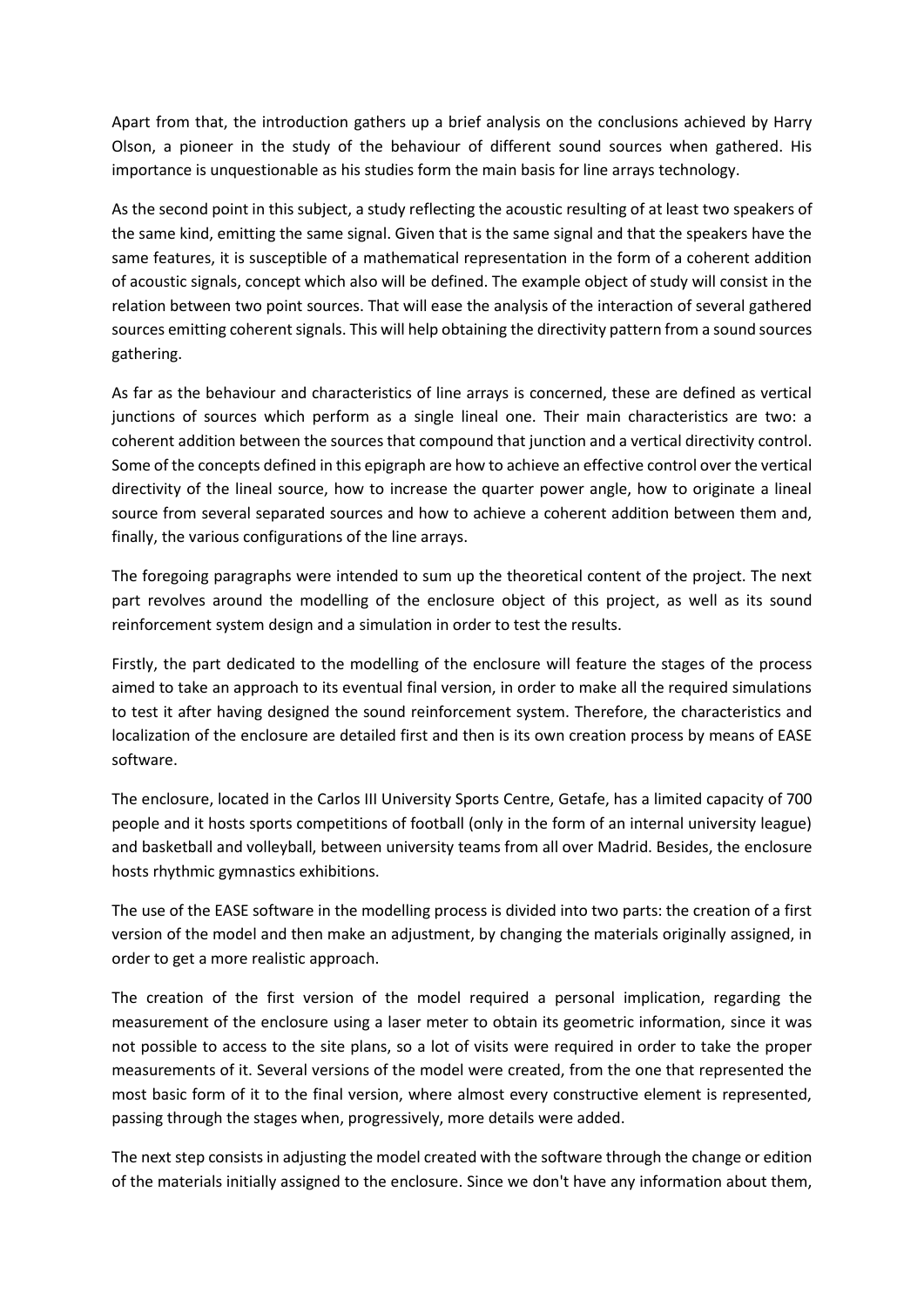it takes an initial appraisal to evaluate which one fits in this project. To that end, we must obtain the sound pressure levels on the enclosure by doing an on-site measurement. After that, the results will be compared with the ones obtained from the software by simulation so we can change or edit the materials initially assigned until we get to approach to the results.

The procedure we must follow is this:

- 1. Defining the measurement points.
- 2. Obtaining the on-site measurements.
- 3. Data processing.
- 4. Adjusting the model by changing the materials.

First of all, it was necessary to define the points from which we would obtain the on-site measurements. Once they were defined, a dodecahedral source was installed in the centre of the enclosure and the sound pressure levels were registered in the 56 previously defined measurement points.

After data processing, the uncertainty in the measurements was calculated in order to establish a margin of which to approximate the measurements obtained with the software.

The adjusting process consisted in simulating the sound pressure levels in the measurement points embedded in the software, all in the same points the on-site measurements were obtained, with a sound source of the same kind and the same sound pressure levels. Once with the simulation results, they were compared with the on-site values and some materials were changed to contrast the values again. This process was repeated until we got to approach the results. At last, a 77.3% of the simulated results were inside the uncertainty margins of the on-site measurements.

The next part of the project is dedicated to describe the sound reinforcement system design process through the EASE Focus software. Due to the particularities of the enclosure, there were designed several sound reinforcement systems for each part of it, depending of their requirements. On the one hand, a line array composed reinforcement for the terraces and also in the field, depending on its purpose (type of sport hosted, i.e.).

For the terraces, the initial aim was to achieve a uniform coverage of  $\pm 3$  dB for the 500 Hz, 1 kHz, 2 kHz and 4 kHz octave bands and a signal to noise ratio of 25 dB in order to guarantee an efficient intelligibility, because in that part of the enclosure both music and voice would be heard. Several line arrays with different configurations were tested to that end.

The proper epigraph will feature the non-weighted sound pressure levels for the 500 Hz, 1 kHz, 2 kHz y 4 kHz octave bands and the signal to noise ratio for the same ones.

The sound reinforcement systems of the field, as said, were differentiated taking in consideration its different use depending on the sport that is being played.

For example, for the sound reinforcement intended to gymnastics exhibitions, the initial aim was, much like in the terraces case, to achieve a uniform coverage of ±3 dB for the 500 Hz, 1 kHz and 2 kHz and a signal to noise ratio of 25 dB. It is important to achieve a good intelligibility because is very important for the gymnasts to hear both the music and the voices emitted by the speakers.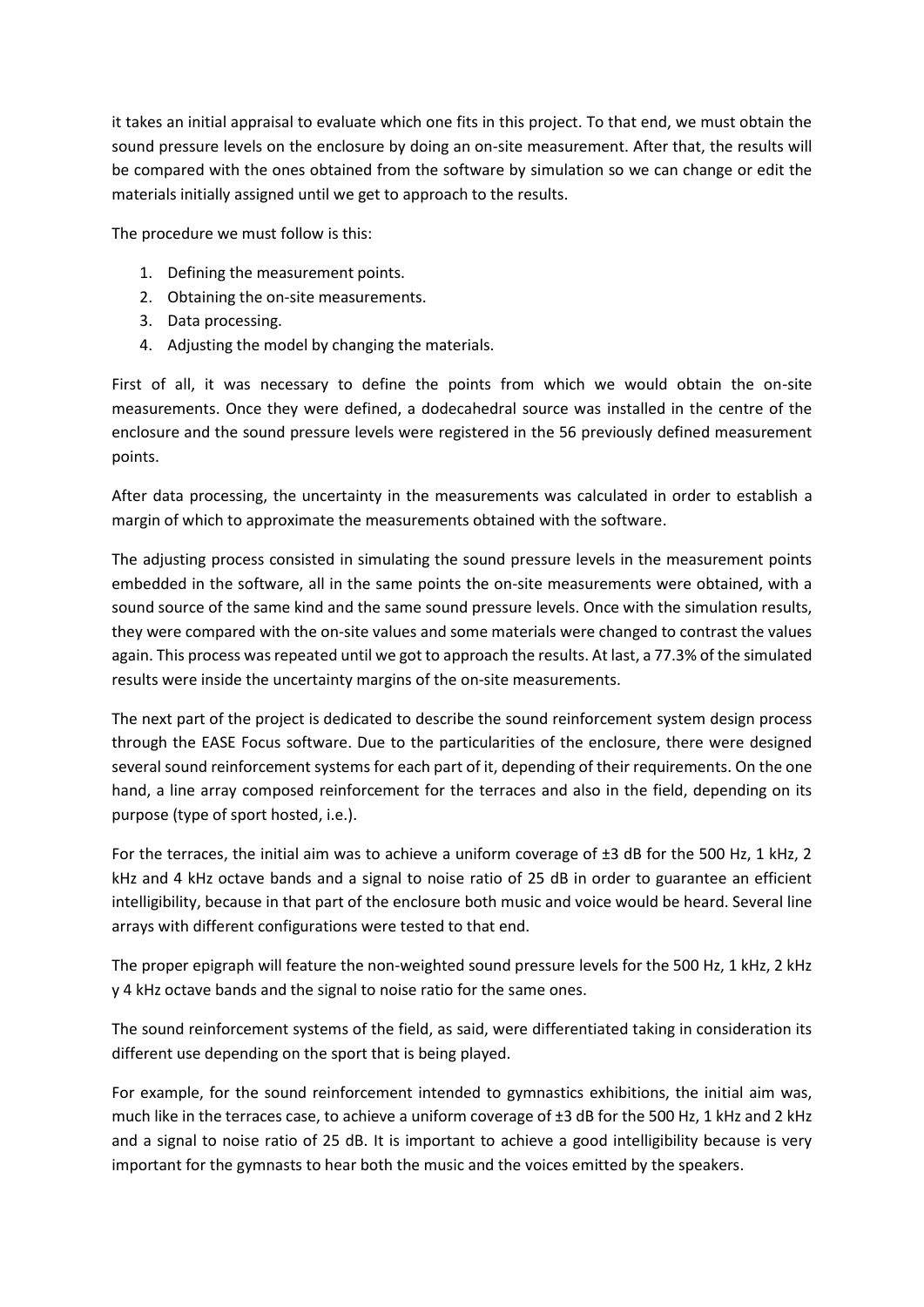Moreover, the field is divided into three parts, used to host badminton and volleyball competitions, indifferently. A signal to noise ratio of 25 dB is enough to achieve an efficient intelligibility. Same with football and basketball, despite both sports will need the three parts of the field when hosted.

After pondering the needs of every configuration, it was designed a sound reinforcement for the field with enough versatility to cover all of them.

The last part of the project features some simulations of the sound reinforcement designed with the EASE software in order to test its behaviour, not in the real environment but in a quite similar one. Here, we would obtain the reverberation time values, the total pressure levels and the intelligibility parameters (%ALCons y STI/RASTI). Finally, we must analyse these values to check if the design fulfils the initially required features.

Reverberant time values are obtained through the Sabine and Eyring formulas for each third octave band, as well as for an empty venue and full crowded terraces kind of situations.

Simulations to obtain the total sound pressure levels are made for each of the sound reinforcement types proposed. On one hand, we obtain the results regarding the different configurations of the sound reinforcements corresponding the terraces, while on the other, we obtain the ones corresponding the field. The levels represented in this epigraph correspond the the 500 Hz, 1 kHz, 2 kHz and 4 kHz octave bands.

Finally, we would study the parameters that allow to determine the level of intelligibility you achieve with each sound reinforcement. To that purpose, we need to obtain the %ALCons and STI values for each of them, regarding the zone: terraces or field, depending in this last case on the kind of sport hosted and the total amount of parts used (each one of the three in which is divided, or the complete field).

After obtaining every result needed, we would draw conclusions and expose eventual future projects.

In view of the results, it is possible to guarantee correct intelligibility in all zones of the enclosure, complying with the values established for the parameters %ALCons, STI and signal to noise ratio. A uniform coverage can also be guaranteed for the areas in which such an objective was established, the terraces and the area of the field where the rhythmic gymnastics exhibitions are held. In terms of the reverberation times of the enclosure, it is observed that the results are quite high in the frequency range between the third octave bands of 200 Hz and 2.5 kHz.

As a final part of the work, after the part devoted to theoretical concepts and the part dedicated to the modelling of the enclosure, a chapter is devoted to the analysis of the regulatory framework that would apply in this project and the analysis of the socio-economic environment, in which a detailed budget of the elaboration of this project and its possible economic and social impact is made.

The regulatory framework that applies to this project is mainly related to the limit values of noise exposure. These limits are set by the World Health Organization. In this section are also mentioned the regulations related to obtaining measures in the process of adjustment of the computer model.

In the section devoted to the socio-economic environment, a detailed budget of the cost involved in carrying out this project is shown first. This budget takes into account both the material used and the